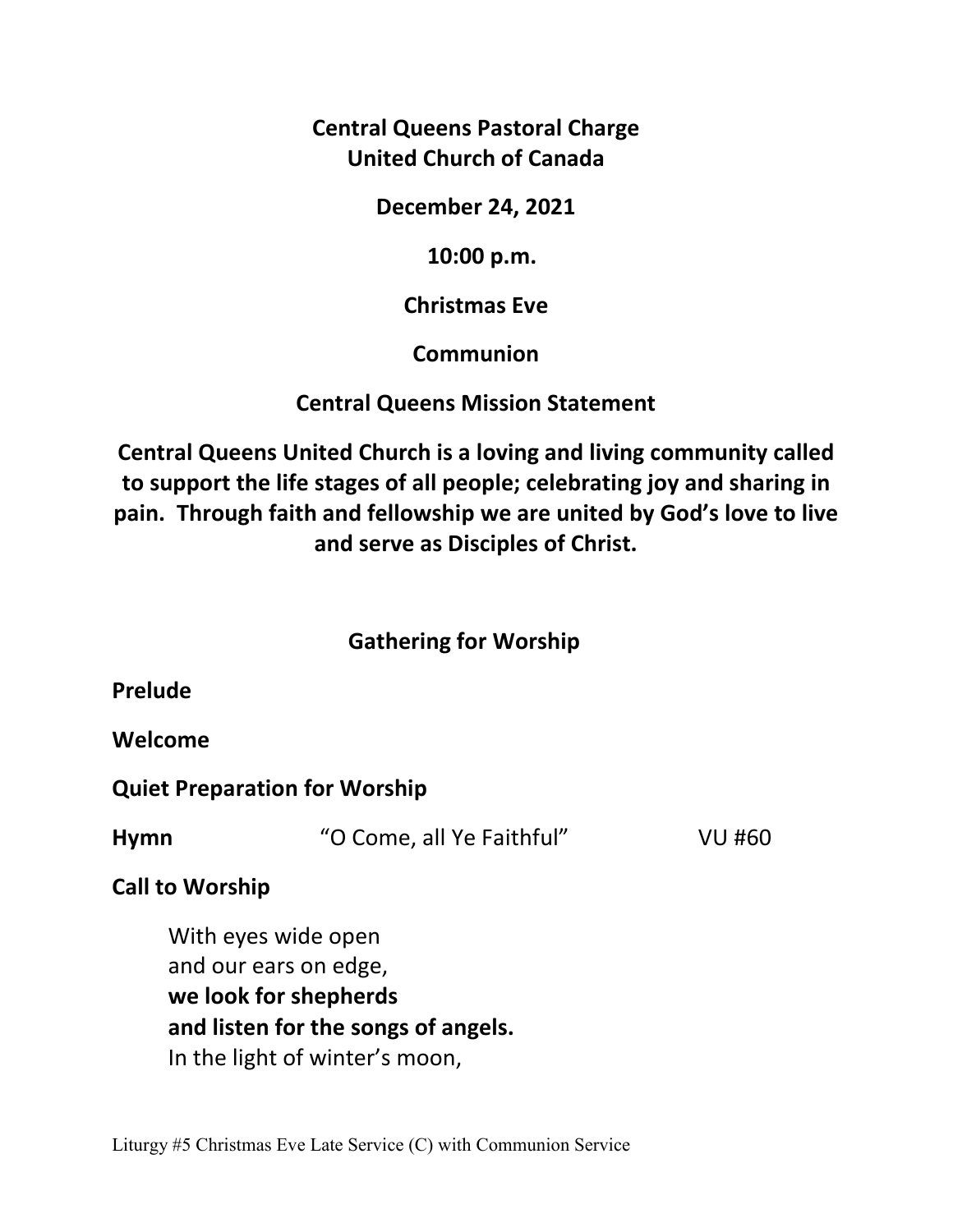**we gather outside the door of a mystery, wondering if we dare go enter.** With folks and friends we love, with strangers we have just met,  **we gather, becoming the holy family for this time and in this place.**  With all creation, we gather to worship God.

### **Advent Candle Lighting**

- Voice 1: Love-shine, your moment has come. In the darkness of the womb you waited. Bathed in the balm of the star, you rest. Into a world sorely in need of your light, you are born.
- Voice 2: When you knock on our door looking for room, may we welcome you. Like the Herald of your birth, call us to share your good news first with those who are poor, excluded and afraid.

## **The light shines in the darkness and the darkness cannot put it out.**

*Light the Christ candle and all four advent candles.* 

- Voice 1: The love of heaven has come to earth.
- Voice 2: The call of Christ begins in a baby's cry. Listen and respond.

## **We light the Christ candle. May it light the way.**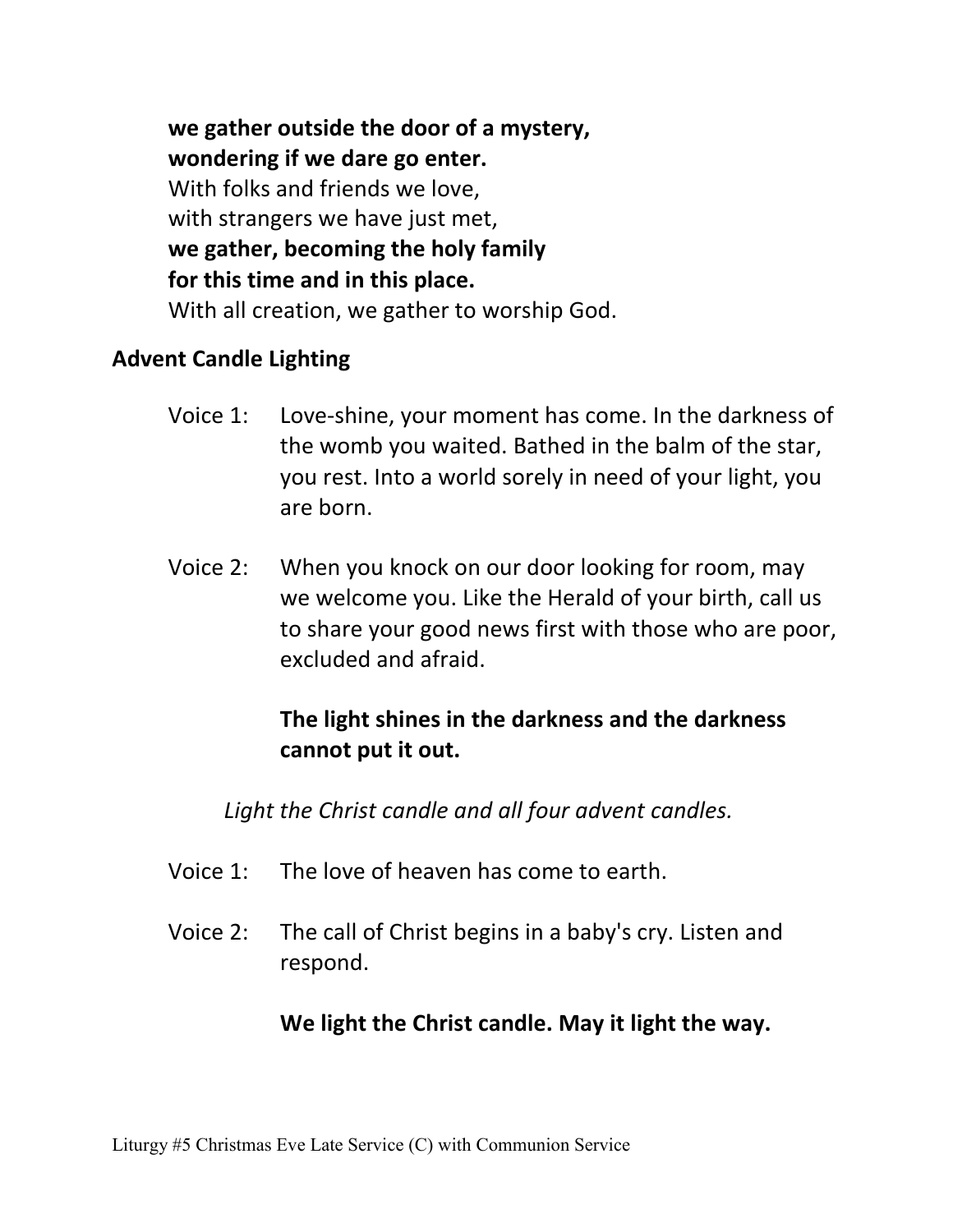### **Prayer of Approach**

 Burst into the world as a wrinkled and bloodied newborn child, and shock us with your vulnerability and your crying need.

 Come into the world as one of the insignificant ones for whom the world can find no room. Confront us with the squalor of the animal shed where Mary laboured for you, cried out for you, shed her blood for you, went to death's gates to push you into life.

 Come into the world as a child on the edge, granted safe space by a man not your father.

 Come to us in your defencelessness, your mother's agony for you, your foster-father's acceptance of you.

Come to us as we wait.

 Maranatha. Amen. Written by Annie Heppenstall

**Hymn** "Still, Still, Still" VU #47

## **Call to confession**

 **God of grace and truth, you give the gift of yourself, but we are often caught up in giving and receiving our own gifts. You offer us new life in the baby born in Bethlehem,** 

Liturgy #5 Christmas Eve Late Service (C) with Communion Service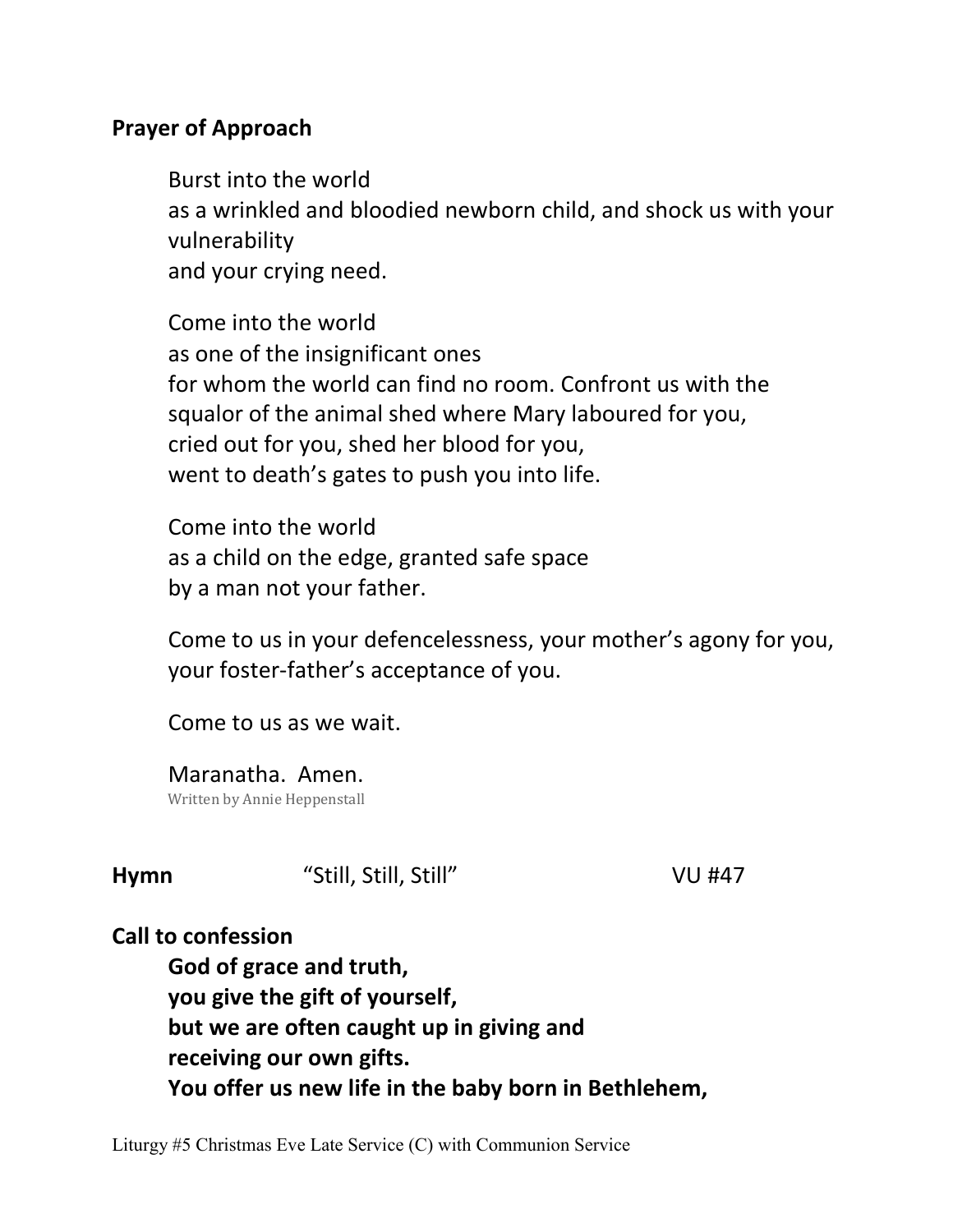**but we cloak that birth in sentiment and ignore the cost of new life. You shine in the world, but we dwell on the darkness around us. You came to us in flesh and blood, but we often fail to see you in the human lives beside us. Forgive what we have been, shape who we are, and direct who we shall be, through Christ our Saviour. Amen.** 

#### **Assurance of God's Love**

The people who walked in darkness have seen a great light! Walk in the assurance of God's unconditional love. Be people of light and forgive one another.

#### **The Story of Jesus Birth**

#### **Luke 2:1-20**

 In those days a decree went out from Emperor Augustus that all the world should be registered. This was the first registration and was taken while Quirinius was governor of Syria. All went to their own towns to be registered. Joseph also went from the town of Nazareth in Galilee to Judea, to the city of David called Bethlehem, because he was descended from the house and family of David. He went to be registered with Mary, to whom he was engaged and who was expecting a child. While they were there, the time came for her to deliver her child. And she gave birth to her firstborn son and wrapped him in bands of cloth, and laid him in a manger, because there was no place for them in the inn.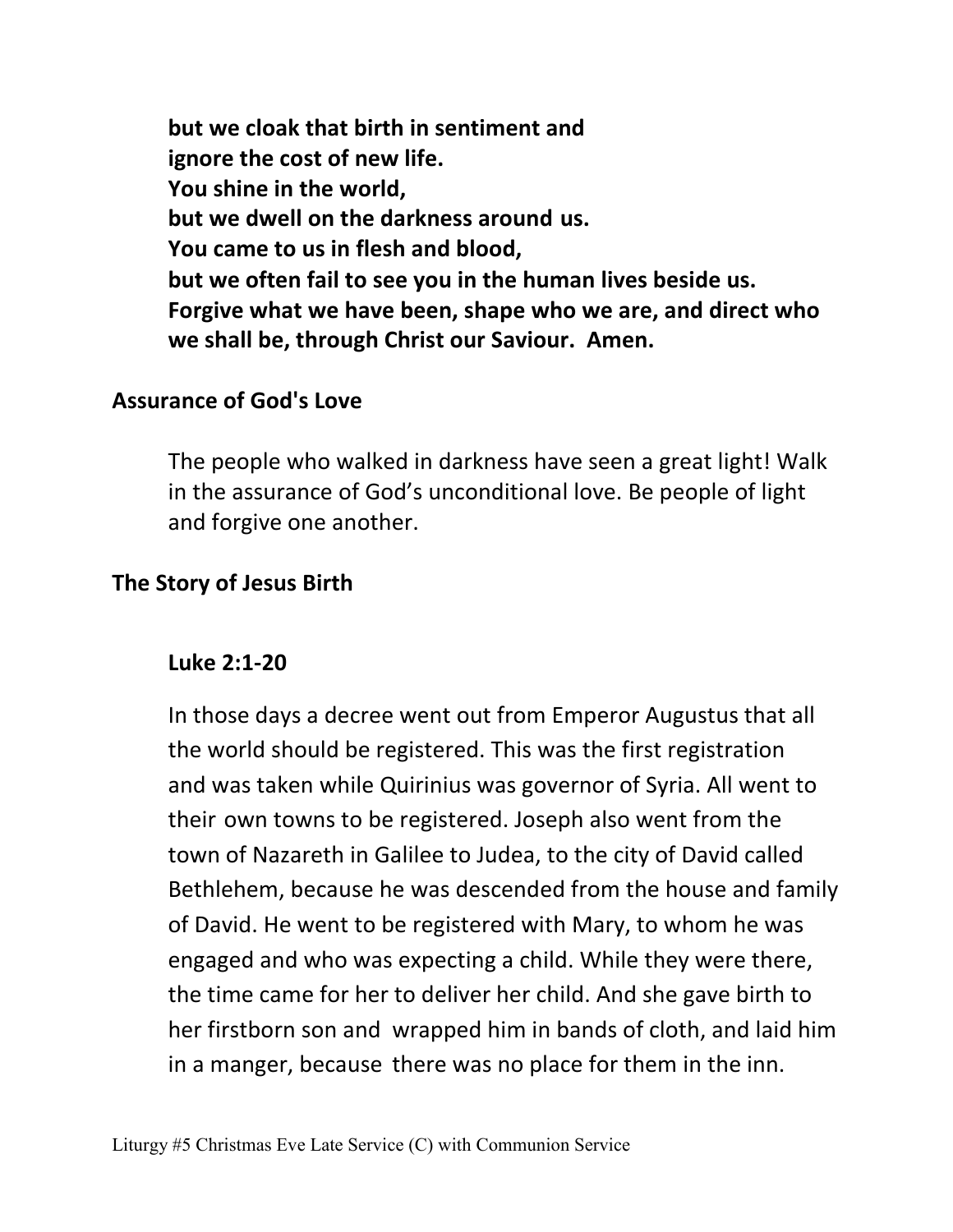In that region there were shepherds living in the fields, keeping watch over their flock by night. Then an angel of the Lord stood before them, and the glory of the Lord shone around them, and they were terrified. But the angel said to them, "Do not be afraid; for see - I am bringing you good news of great joy for all the people: to you is born this day in the city of David a Saviour, who is the Messiah, the Lord. This will be a sign for you: you will find a child wrapped in bands of cloth and lying in a manger." And suddenly there was with the angel a multitude of the heavenly host, praising God and saying,

"Glory to God in the highest heaven, and on earth peace among those whom he favours!"

When the angels had left them and gone into heaven, the shepherds said to one another, "Let us go now to Bethlehem and see this thing that has taken place, which the Lord has made known to us." So they went with haste and found Mary and Joseph, and the child lying in the manger. When they saw this, they made known what had been told them about this child; and all who heard it were amazed at what the shepherds told them. But Mary treasured all these words and pondered them in her heart. The shepherds returned, glorifying and praising God for all they had heard and seen, as it had been told them.

#### **Anthem**

#### **Meditation**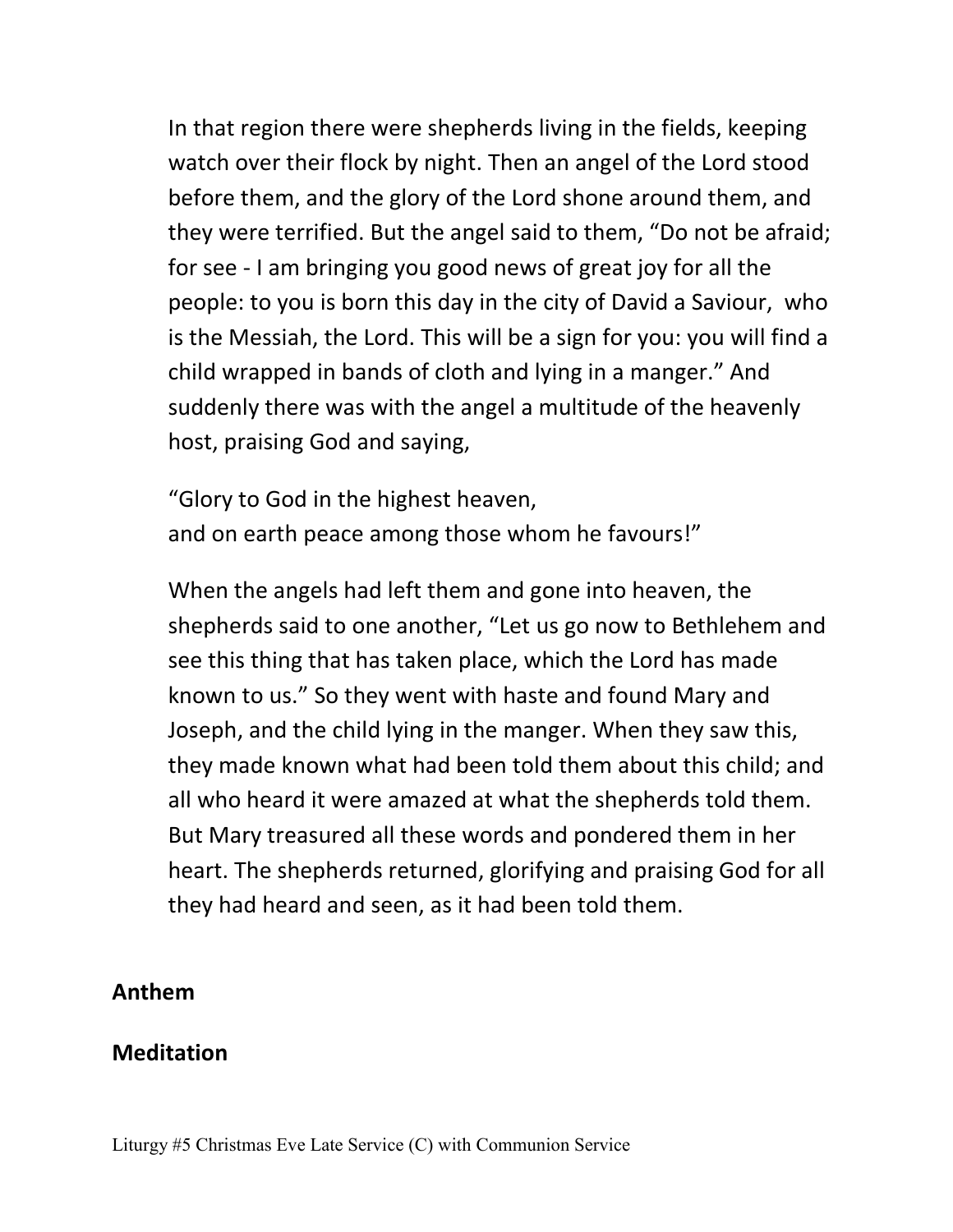## **Prayers of the People**

 God of the starry heavens and the good old earth, Eternal God, God with us, you have come among us in the figure of a baby, a newborn reaching out to us, to bring a smile to our lips and hope to our hearts. Thank you for your tenderness with which you touch our lives.

# *Sound a bell*

 This Christmas, as we remember the baby lying in a manger, we pray for peace ...

 Peace in all the places where there is anger or war or fear ... Peace in all the hearts that know sorrow or stress ...

 We pray for people who will not sleep safely tonight because of conflict in their lives ...

# *(Silence)*

 Cradle all those people and places in your love so the world may sleep in heavenly peace this night.

# *Sound a bell*

 This Christmas, as we remember the mother Mary rocking her baby, we pray for all children born this Christmas season ... Watch over mothers and fathers, grandparents and folk hoping for the best for their newborns ...

# *(Silence)*

 Help us create communities where every child is valued and every family has enough ...

 May families rejoice because Christ the Saviour is born for us, for each of us and for all of us.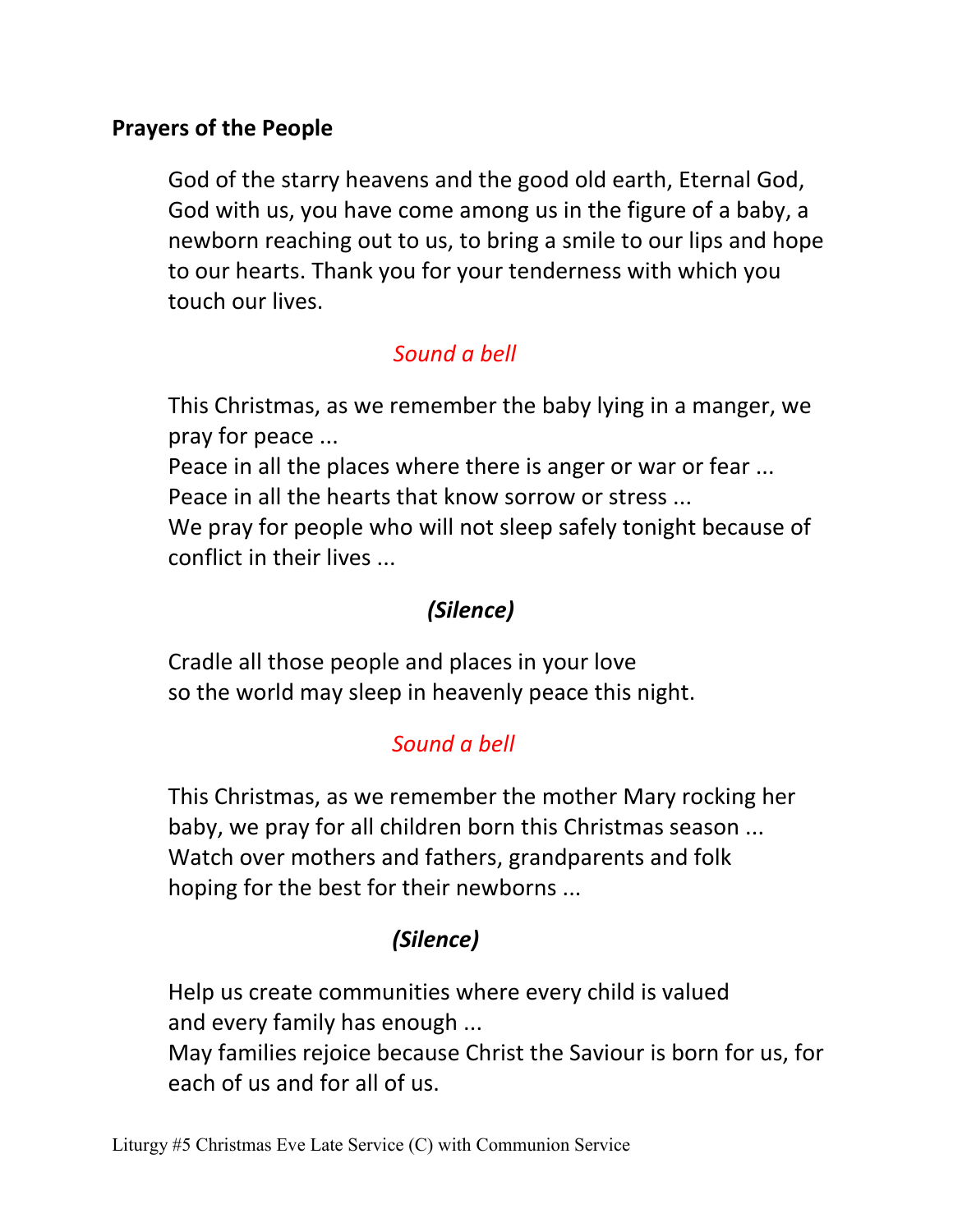# *Sound a bell*

 This Christmas, as we remember the father Joseph protecting his little one, we pray for all those watching over the helpless and the hopeless this season.

# *(Silence)*

 Be with all those who must work this holiday to keep the world safe and to care for those in need ... Be with those who are sick or sad or lonely so that each one will know your tender touch.

# *Sound a bell*

 God of the starry heavens and the good old earth, Eternal God, God with us, this Christmas, as we remember the shepherds coming in haste and the wise men coming in wonder, open our hearts to reach out to the Christ Child, to receive the gift you offer us in Jesus, even as we offer our love to you in his name. Bless us in the year ahead so we can share your love with all the lives that touch ours.

# *Sound a bell*

 May our hearts sing with the Christmas angels, Glory to you, O God, and on earth, peace for all who wonder at your love. Amen.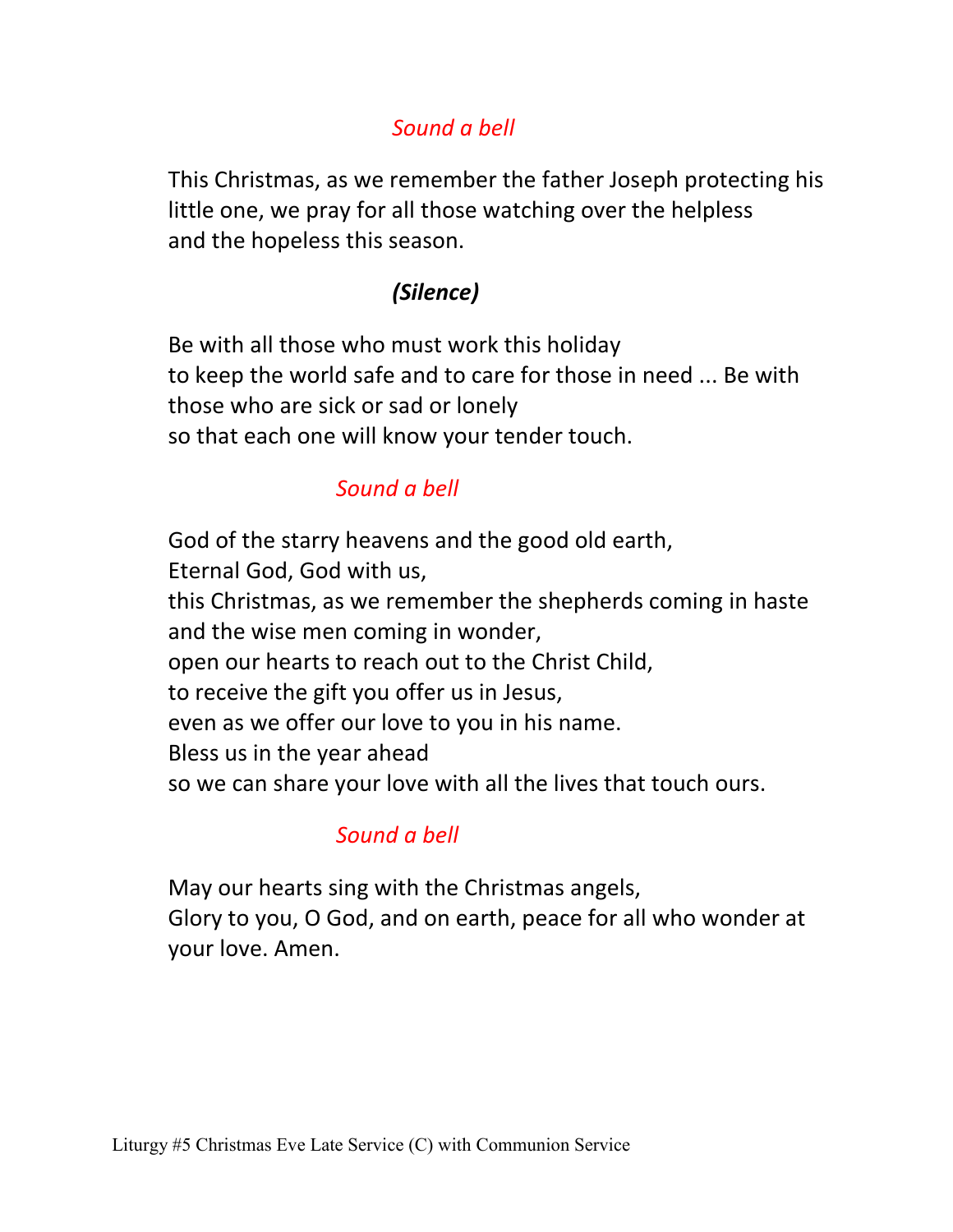## **Communion**

 May it be well with you.  **And also with you.** Life is a gift and we are to celebrate it.  **May we rejoice in the beauty of this special time.**

 We celebrate tonight God-with-us beyond our words, beyond our images, for we know God is beyond those things. But tonight we find joy in the image of God coming to us in the form of the Christ child. We sense God's presence in creation and in the immensity of our universe, in the incredible display of life on this planet, and in our consciousness of something far greater than ourselves. As Christians we rejoice in the birth of Jesus. In him we see the fullness of possibility to make God visible in our lives. Like all of us he grew in wisdom as he aged. He questioned. He searched for meaning. He shaped his convictions. He experienced love and came to know love's connectedness with God. He stood firmly in his own Jewish tradition and preached good news to all people dreaming of a better humanity. We rejoice that he taught us not to imagine a manipulative, intervening God,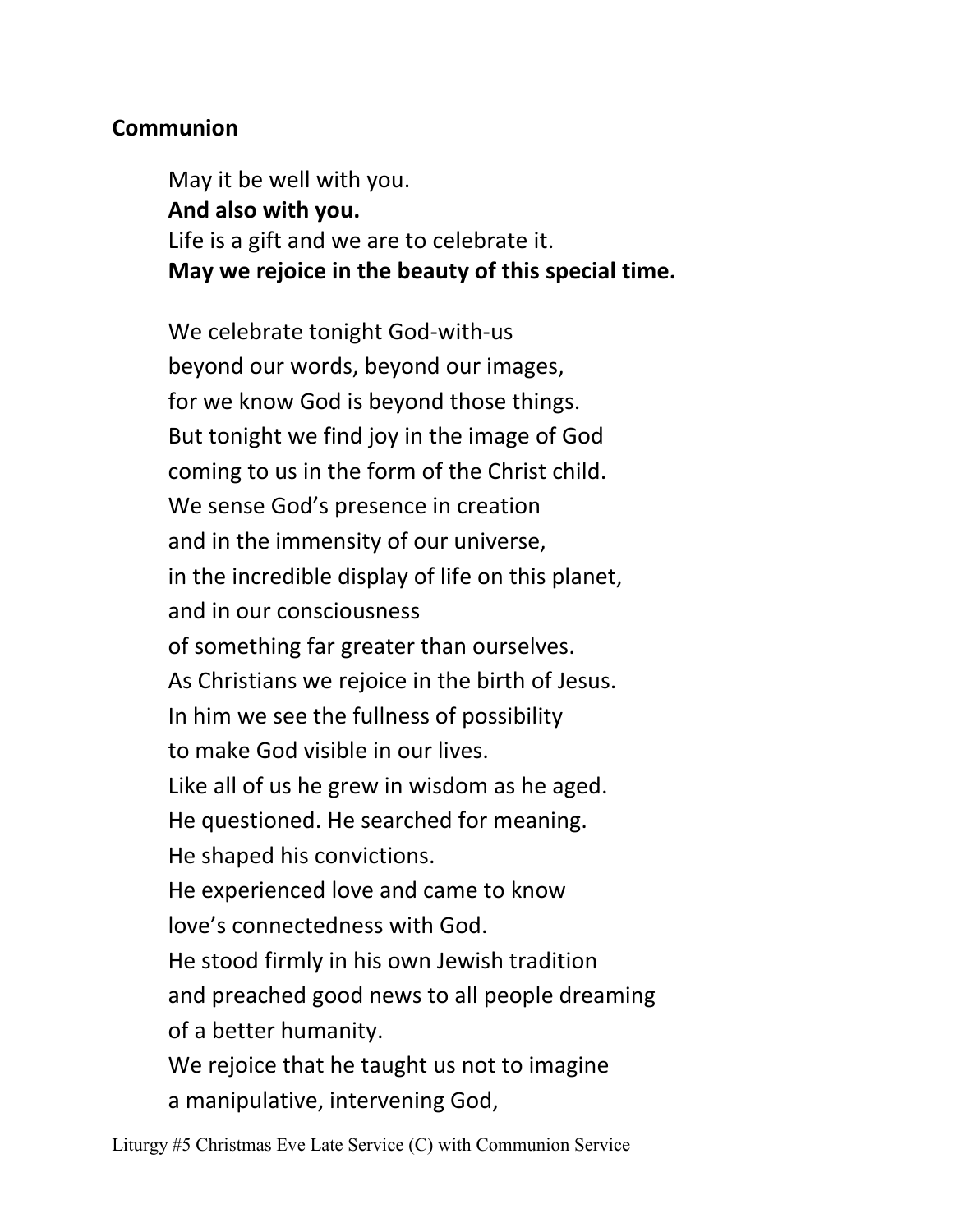but one who is as close as breath and as soft as a whisper, yet as powerful in the focus of our lives, as were the mighty warriors the Hebrew Scripture but drawing us toward the good. We rejoice that Jesus led people to discover the sacred in the ordinary, in the lowly, in everyday life, in human yearnings to be better people, and in being neighbour to one another.

 Bread and wine, the fruit of vine and earth. He gave us these to keep us connected to the story: We remember the night before he died, according to our tradition, when he shared a meal with his friends. Jesus took bread, gave thanks and broke it. He poured out the wine. He gave thanks for all the blessings in his life

 honouring the God so faithfully present in his life and ours.

### **"Do this remembering me."**

We break this bread as Jesus did remembering the call to love generously and faithfully, whatever the cost.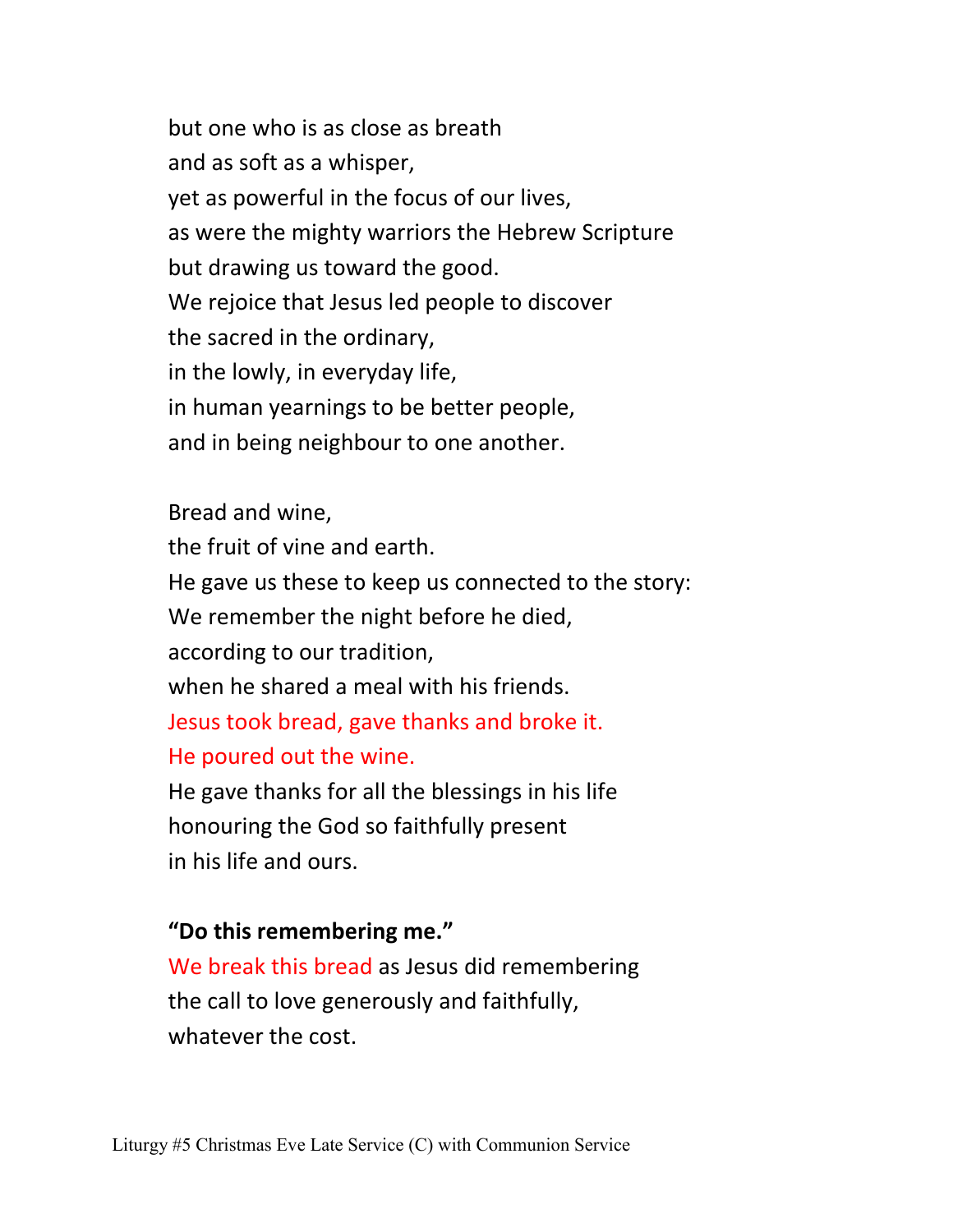We pour out wine remembering our responsibility to be bearers of forgiveness, tolerance, and understanding.

 May these ordinary things be blessed. For they represent both the ordinary and the extraordinary as Jesus calls us to follow him.

 Come, for all is ready. This table is open to all. As Jesus did not deny anyone a place at his table, we to do not deny anyone a place at this table.

 The bread that we break **is our sharing in the life of Christ.**  The cup for which we give thanks **is our sharing in the life of Christ.** 

### **Distribution**

 Jesus said, I am the bread of life... whoever comes to me will never be hungry. Take and eat.

 Jesus said, I am the cup of blessing... whoever comes to me will never be thirsty. Take and drink.